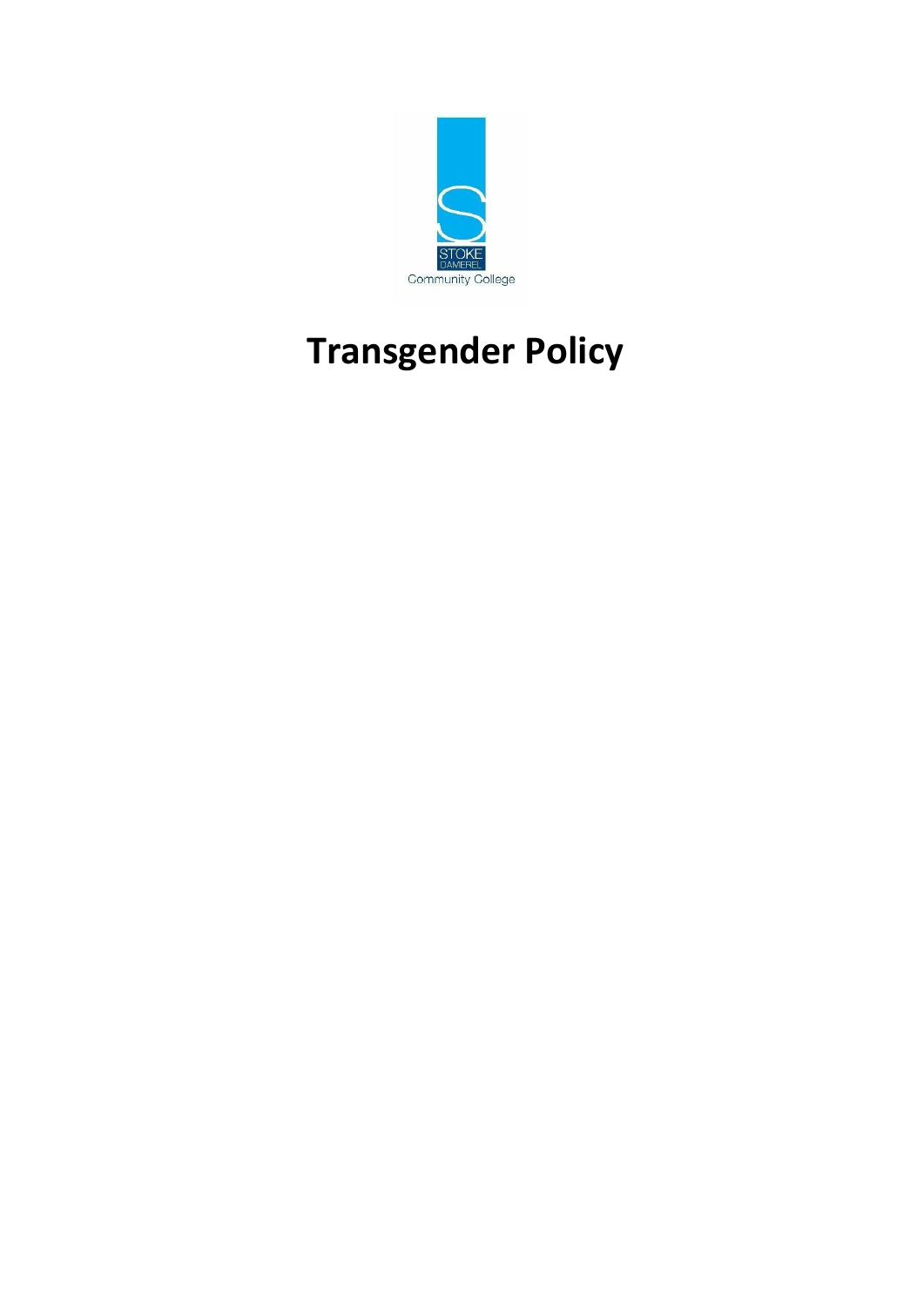# **Transgender Policy**

The purpose of this policy is to explain Stoke Damerel Community College good practice in the field of Transgender consideration in order to minimise the distress and disruption to all students by:

- ensuring teachers and Governors are dealing with Transgender matters inclusively and sensitively
- providing an inclusive environment for any Transgender student
- ensuring all students are aware of and educated on issues of Transgender

# **Transgender Identity**

A Transgender person feels that their external appearance *(sex)* does not match up with the way they feel internally about their gender identity. A Female to Male *(F2M)* person will have the external appearance or body of a female and identify their gender as male; a Male to Female *(M2F)* person will have the external appearance or body of a male and identify their gender as female.

The word Transgender is sometimes used interchangeably with the term *gender-variant* but usually has a narrower meaning and different connotations than gender variant, including non-identification with the gender assigned at birth. Children and students who experience or show gender variance may or may not be transsexual, as some will not retain their gender variance following puberty because gender variance can be fluid.

Gender Dysphoria (*or Gender Identity Disorder)* is a clinical condition that can present from as early as age 2 and can only be diagnosed by a medical and/or psychiatric expert. A person diagnosed with Gender Dysphoria may require treatment, e.g. hormone blockers (currently not available in the UK under the age of 16), to ameliorate the symptoms associated with being Transgender. A Transgender person may live their life without being or needing to be diagnosed as having Gender Dysphoria.

Diagnosis and treatment for young people is currently only possible through a specialist team from the Tavistock clinic in London *(the Tavistock hold regular satellite clinics in Exeter).* It must be understood that some people with Gender Dysphoria may not want any treatment. Some may choose to be known by a different name or to wear different clothes. However, most or all young Transgender people (and their families) will need some expert support as they grow up and develop.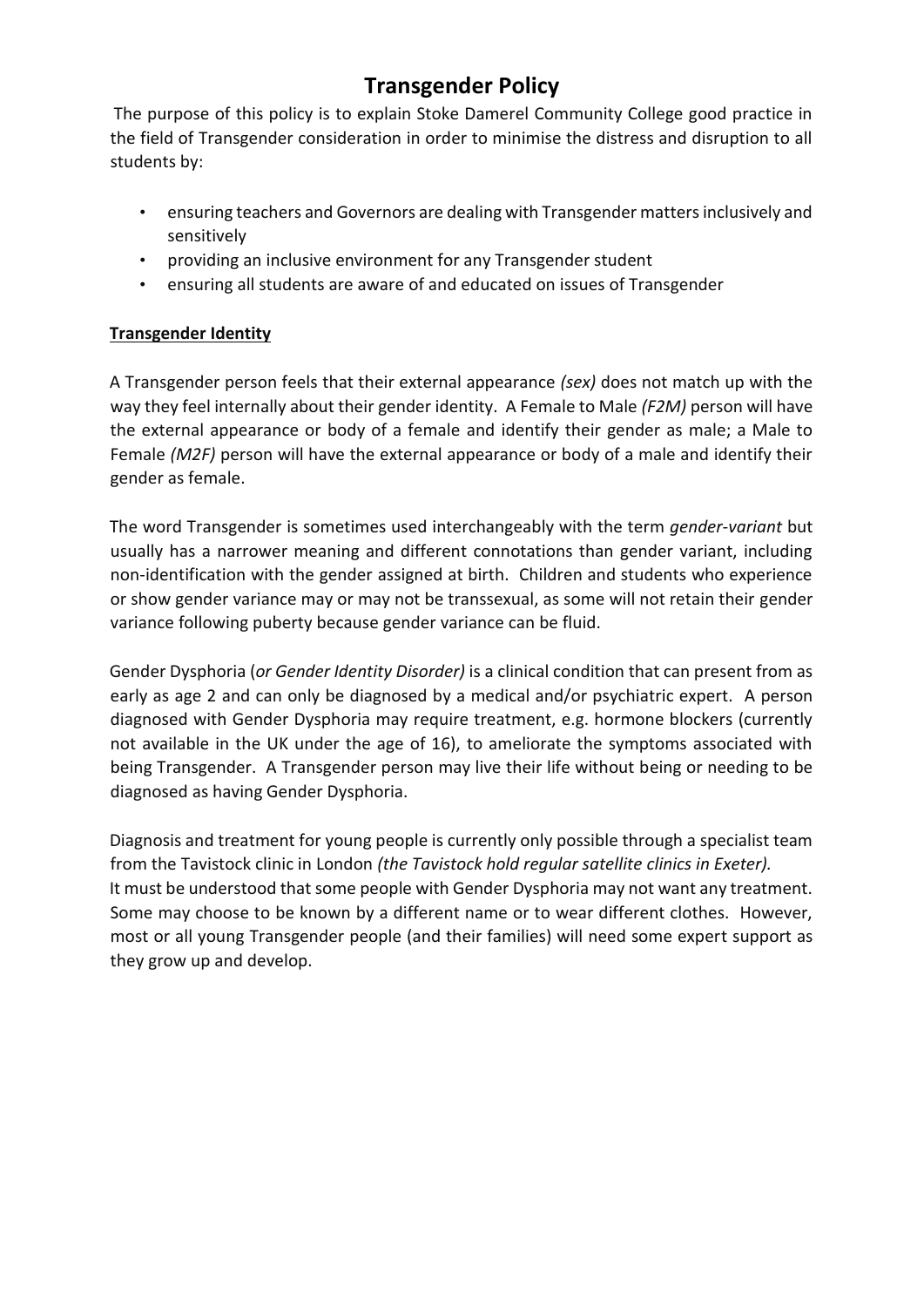#### **Legislation**

#### **Data Protection Act 1998 (UK)**

Information about a person's Transgender status is considered "sensitive personal data" and is subject to tighter controls than other personal data. Explicit consent is required before it can be processed.

- Personal data must be looked after properly following the eight data protection principles, which include ensuring personal data is accurate, secure and processed fairly and lawfully.
- Failure to change a person's title, name and gender when requested could lead to the following offences under the Act.

o Disclosure of personal information that is used, held or disclosed unfairly, or without proper security  $\circ$  Failure to ensure personal information is accurate and up-to-date  $\circ$  Processing of data likely to cause distress to the individual

#### **The Human Rights Act 1998**

The following Articles from The Human Rights Act 1998 support the rights and needs of Transgender people to live their lives in their true gender.

- Article 8: right to respect for private life and family life
- Article 10: freedom of expression
- Article 14: the prohibition of discrimination

#### **The Gender Recognition Act 2004**

The Gender Recognition Act 2004 is mainly concerned with the process by which a person can get a Gender Recognition Certificate, and correct their original birth certificate to match their true gender. This can only occur after a person reaches 18 years of age but is something that many younger people may aspire to.

#### **Equality Act 2010 (Great Britain)**

The Equality Act 2010 ensures legal protection against discrimination, harassment and victimisation (direct or indirect) for everyone under the nine protected characteristics defined in the Act, one of which is Gender Reassignment (also known as Transgender).

Part 6 of the Equality Act 2010 makes it clear that the Act specifically refers to School and young people.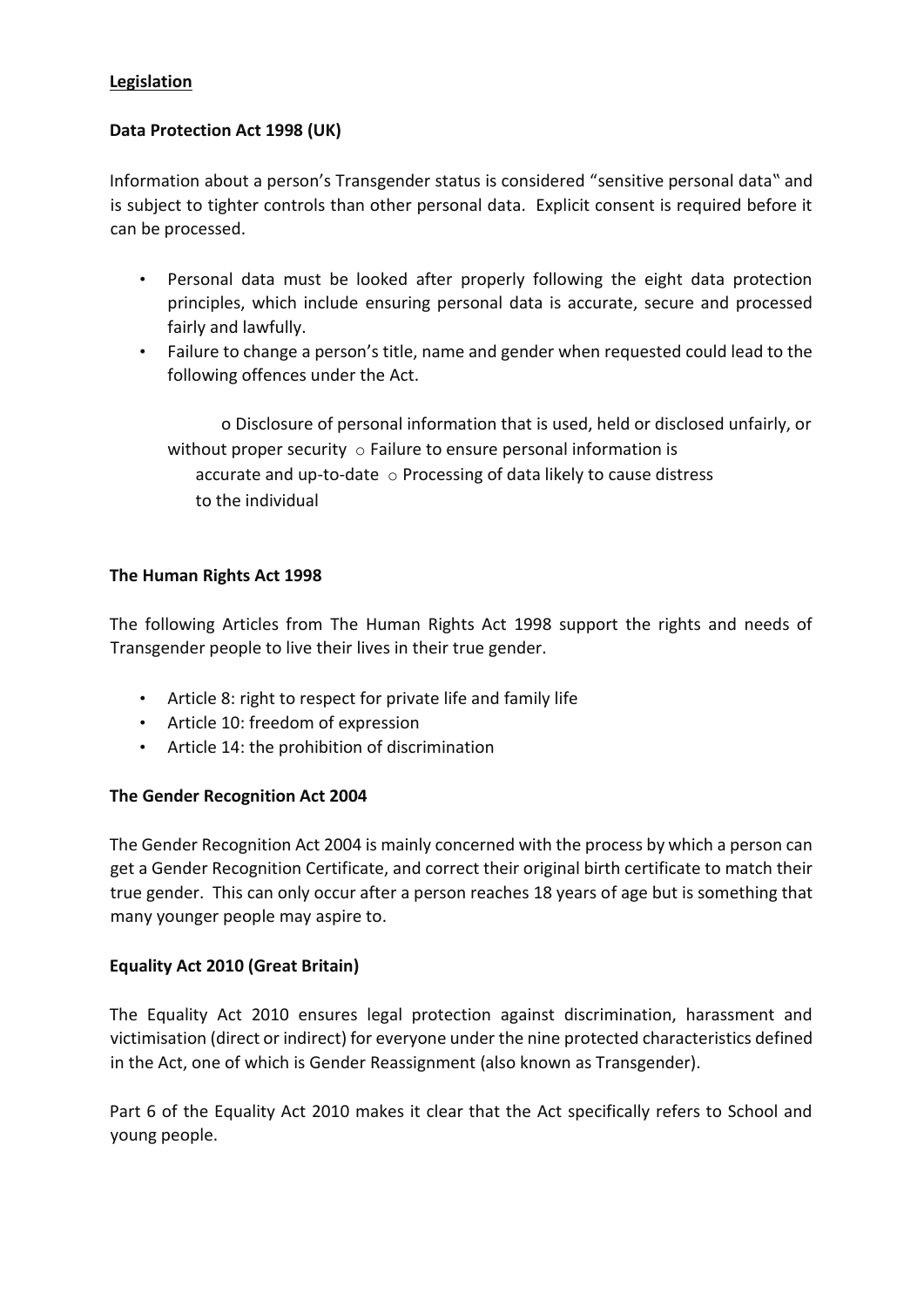The Equality Act 2010 (2:1:7) states that:

A person has the protected characteristic of gender reassignment if the person is proposing to undergo, is undergoing or has undergone a process (or part of a process) for the purpose of reassigning the person's sex by changing physiological or other attributes of sex.

The Act applies to employment, education and a range of other areas where discrimination may take place. In order to be protected under the Act, a student will not necessarily have to be undergoing a medical procedure to change their sex, but they must be taking steps to live in the opposite gender, or be proposing to do so.

#### **Sex Discrimination (Gender Reassignment) Regulations 1999**

- Individuals who intend to undergo, are undergoing or have undergone gender reassignment are protected from discrimination in work, school and vocational training (including higher education study).
- Less favourable treatment relating to absences arising from gender reassignment is unlawful if:
	- o the treatment is less favourable than if it had been due to sickness or injury or the treatment is less favourable than if it had been due to some other cause and, having regard to the circumstances of the case, it is reasonable not be to be treated less favourably.
- Less favourable treatment includes the arrangements relating to terms and conditions or arrangements under which employment, education or vocational training is offered.

# **Discrimination**

As stated, The Equality Act 2010 ensures legal protection against discrimination in employment, education, the provision of services and the delivery of public functions, in relation to the nine protected characteristics defined in the Act, one of which is Gender Reassignment.

The legislation states that a school must not discriminate against a student because of their Transgender status. Discrimination can be direct or indirect. Indirect discrimination occurs when a provision, criterion or practice applies to everyone but puts a person with a particular protected characteristic at a particular disadvantage, and it cannot be justified as a proportionate means of meeting a legitimate aim. An example might be an inflexible school uniform rule which offers no "unisex" options such as trousers for girls, and which would therefore create a particular difficulty for a F2M student.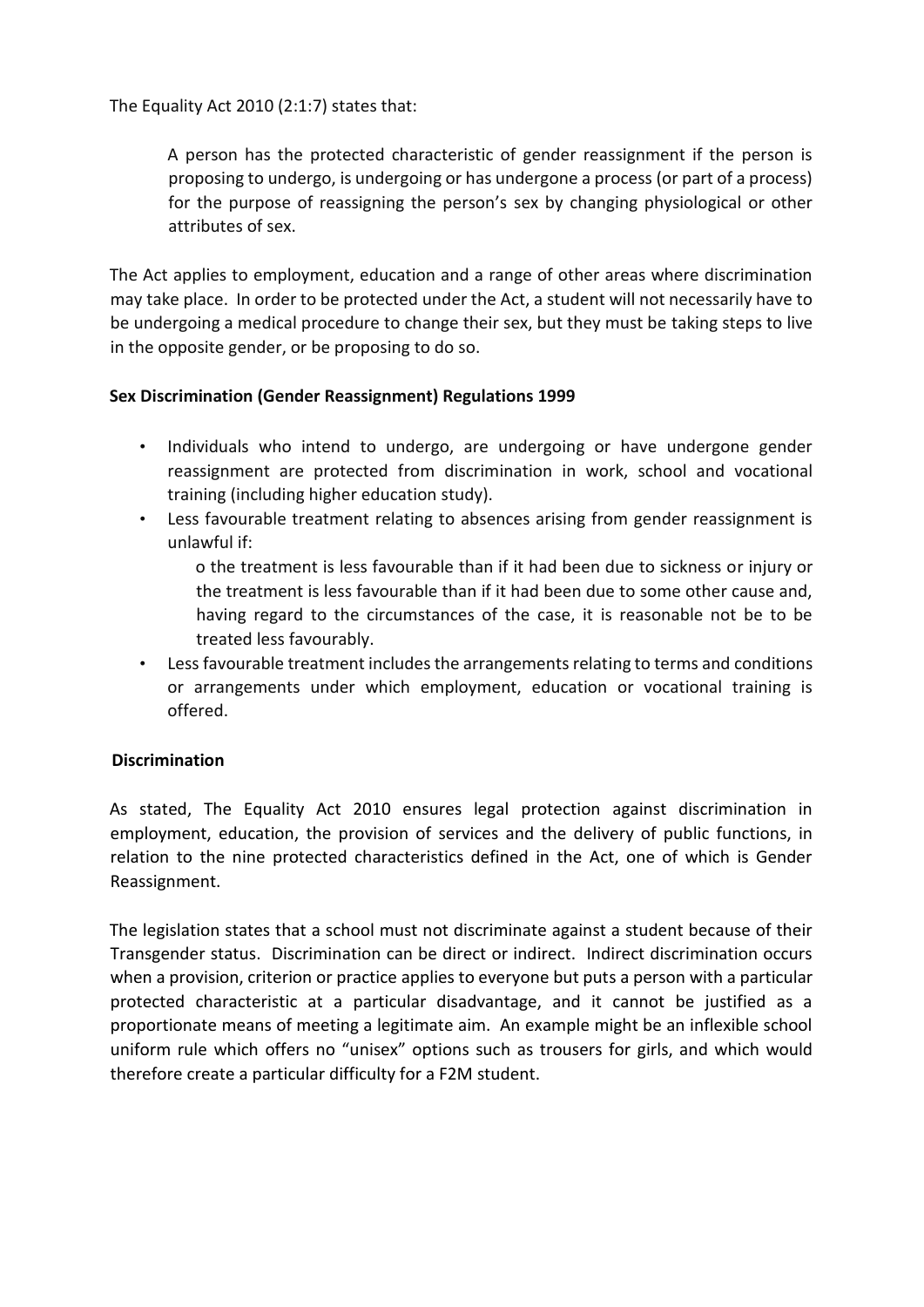#### **School Attendance**

Stoke Damerel Community College will make reasonable adjustments to accommodate absence requests for treatment and external sources in line with their absence policy. Sensitive care will be taken when recording the reason for absence.

#### **Transphobia and Bullying**

Stoke Damerel Community College have a robust anti-bullying policy. In line with this policy, transphobia incidents will be recorded and dealt with in the same manner as other incidents that are motivated by prejudice, e.g. racist or homophobic incidents.

#### **Training**

In order to ensure all staff and Governors have the skills to deal with Transgender issues, Stoke Damerel Community College will hold training sessions on topics such as:

- Safeguarding
- Confidentiality
- Gender Identity
- Tackling transphobia
- Relevant legislation

All topics will be covered during the Stoke Damerel Community College INSET programme and will be revisited annually.

#### **The Curriculum**

The issues connected to Transgender will be visited for all students during curriculum time during the PSHE programme. These issues will also be touched upon during other subjects.

#### **Physical Education**

Sports and Physical Education is a key aspect of the national curriculum and the physical and mental well-being of young people. Physical Education develops students" competence and confidence to take part in a range of physical activities that become a central part of their lives, both in and out of school. A young Transgender person has the same right to Physical Education as other young people.

With regard to young Transgender people at school or college, there should be reasonably few, if any, issues regarding participation within the sports of their true gender. There may be sports where, as puberty develops, M2F Transgender participants may have a physical advantage over other girls but this should not present a problem within a carefully and sensitively managed lesson context. The issue of physical risk within certain sports should also be managed properly within the lesson context rather than preventing young Transgender people from participating (which would be discriminatory).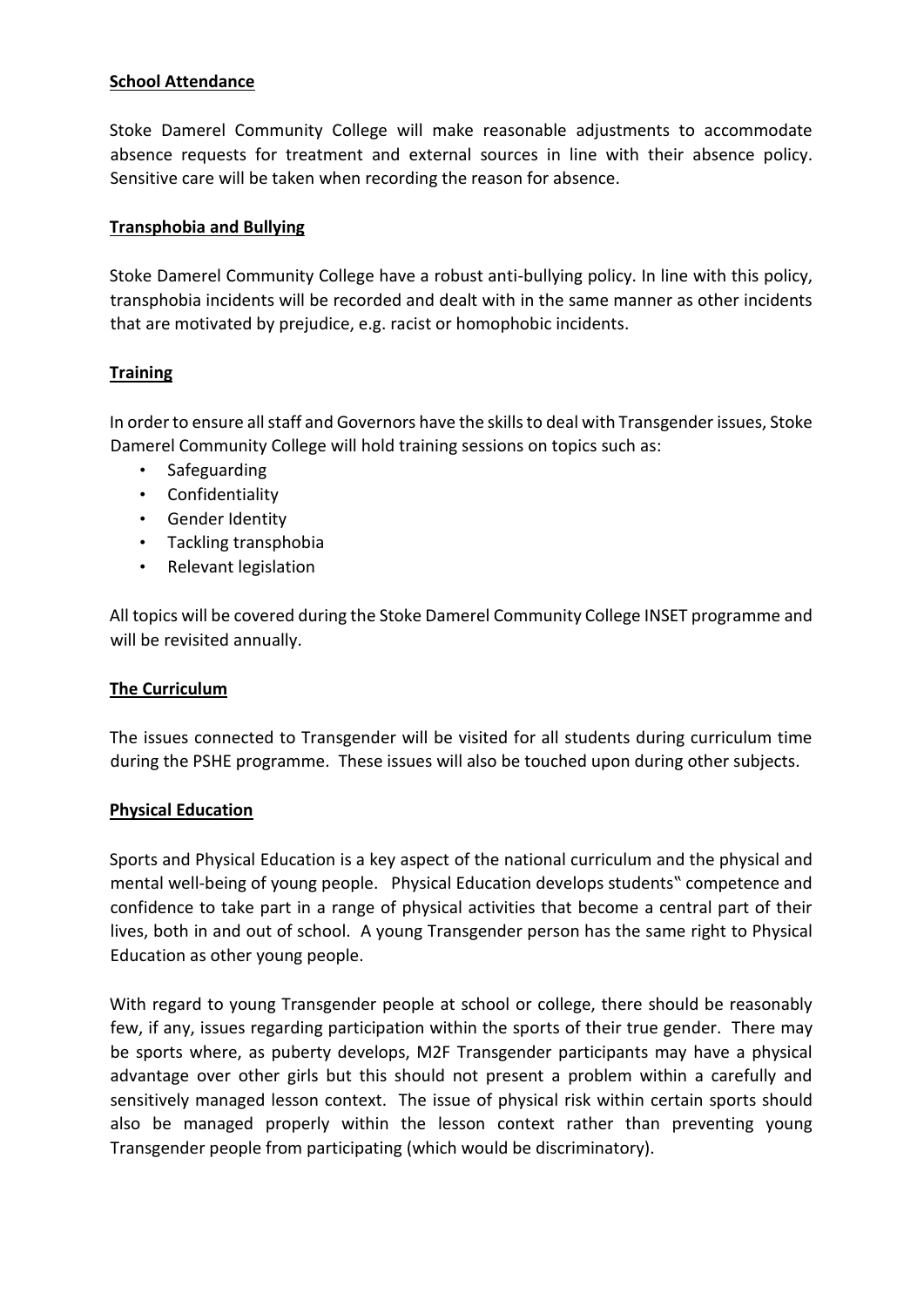It may be that due to the nature of contact and physicality of sports such as rugby, the school would consider whether a Transgender person participating in full contact lessons is appropriate towards the latter stages of puberty. This is something that Stoke Damerel Community College will take a view on prior to the delivery of those lessons, in discussion with parents or guardians.

The use of changing room facilities will also be carefully considered. Facilities for Transgender participants will be sensitive to their needs and also recognise the needs and sensitivities of other students. When competing at another school or outside venue, school staff must ensure there is appropriate sensitive provision available.

#### **Work Experience**

As already stated, the Equality Act 2010 encompasses every environment that pupils will be working in, therefore all placements should be aware of their duties and responsibilities. Where Stoke Damerel Community College is considering allowing a Transgender young person to attend a work experience placement the school will complete a suitable assessment on the potential placement to establish if there is any risk to the young Transgender person, taking account of the young Transgender person's right to privacy – as a general principle, personal information on the young Transgender person must not be shared.

Stoke Damerel Community College will be sensitive to this in their planning before any young Transgender person is placed in any business or organisation. Careful discussion about the placement with the student and parents or guardians, will occur to find the most suitable way forward to ensure the placement is successful.

# **Changing/Toilet Facilities**

There is provision in Stoke Damerel Community College for unisex toilets. Transgender students will be able to use these facilities which have been labelled sensitively and appropriately. Stoke Damerel Community College has conducted an audit of the appropriateness of the facilities.

#### **School Uniform**

Transgender students will be expected to follow the School Uniform Policy, which covers uniform, make-up and jewellery.

There is a generally broad range of uniform available for both genders (i.e. girls and boys can wear trousers and all students must wear a blazer, shirt and tie).

#### **Name Changing and Exam Certification**

If a Transgender student wishes to have their preferred name recognised on school systems, this will be supported and will feed on to letters home, report cycles, bus pass information etc. Furthermore, the change of name and associated gender identity will be respected and accommodated by the school. It is a real indicator that the Transgender student is taking steps to, or proposing to move towards a gender they feel they wish to live in.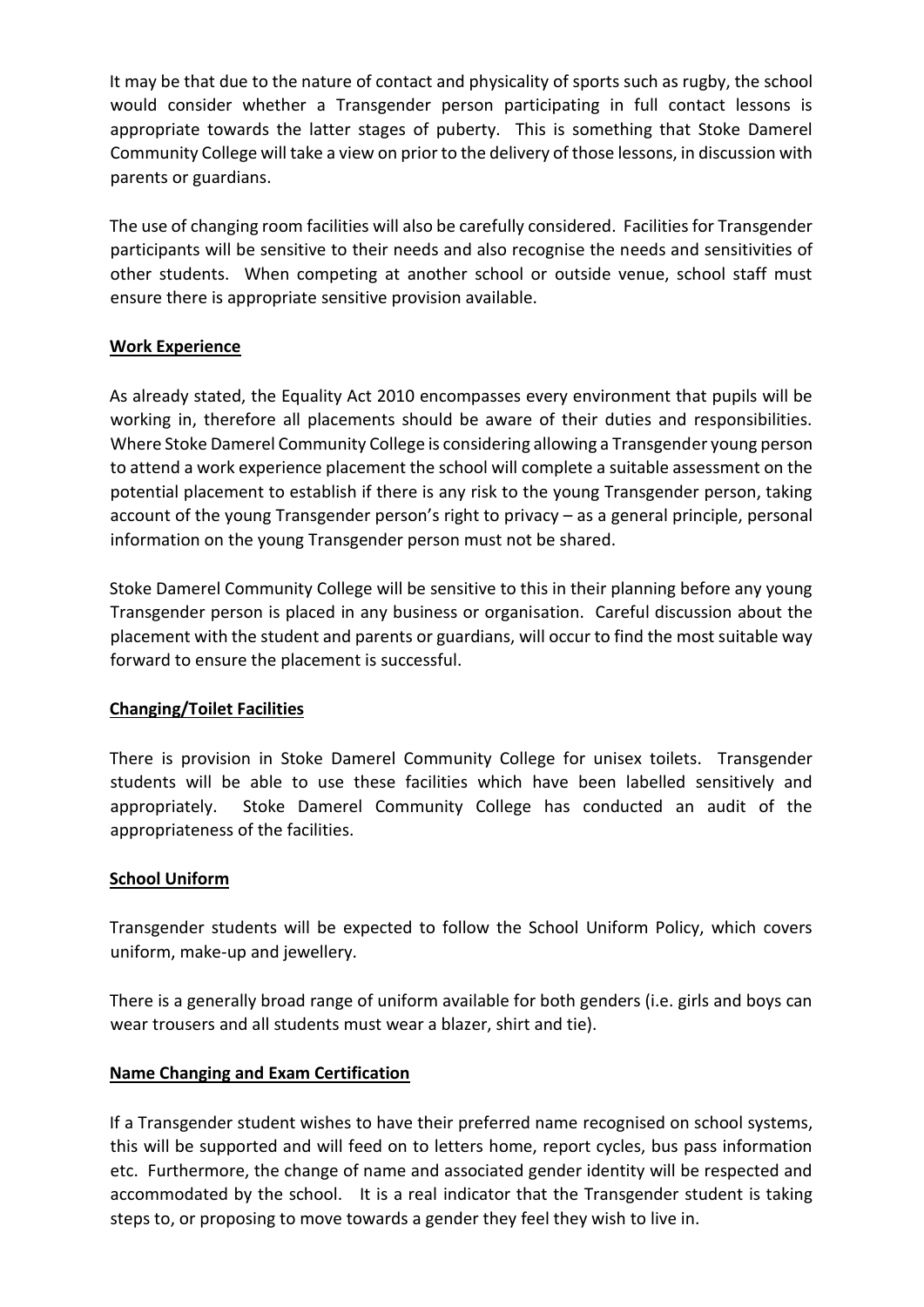Technically, students can be entered under any name with an Examination Board. However, it is a very complex matter. Once a result is accredited it will need to be linked with a Unique Pupil Number (UPN) or Unique Learner Number (ULN) which existed in the school census information submitted in January of the examination year. UPNs and ULNs are only linked with legal names, not preferred names. It is possible for examination certificates to be issued in the preferred name, but any young person finding themselves in this position should discuss this issue with Stoke Damerel Community College and parents or guardians to ensure the best way forward.

Schools and colleges are encouraged to ensure a strategy is agreed with the student and their parents or guardians, then agreed with the various Examination Boards prior to starting GCSE courses as some examinations may be sat in year 10 and the length of time the process reregistering may take. Schools will also need to be aware that the DfE analysis of school performance may still present the student in the gender registered by their UPN.

It is possible for any document to be changed to reflect the chosen name of the young person. Changing the gender recorded on a birth certificate is not possible until a Gender Recognition Certificate has been issued. In order to change a name on other official documents such as a passport, it might be necessary for evidence of change of name to be produced: there are two main ways in which this can be done, by deed poll and by statutory declaration. The Citizens Advice Bureau and other Transgender support organisations will have more information on this subject. A person under 16 years of age cannot change their name legally without the consent of a parent.

#### **Vaccinations**

Stoke Damerel Community College will allow any gender specific vaccinations to be carried out at the GPs surgery in order to eliminate any embarrassment.

#### **School Visits**

Learning about different cultures and lives and taking part in activities may lead to overnight stays, both at home and abroad. Issues may arise for both young Transgender students and other students but this must not mean Transgender students cannot be included on the visit. Stoke Damerel Community College will give consideration well in advance of any additional needs which may include having a parent or guardian (or member of staff) accompanying the visit to ensure the Transgender student is fully included.

The sleeping arrangements will be considered before a visit is undertaken; it is possible that the Transgender student would prefer to have a separate room etc. Each individual case and visit needs to be considered separately and in depth discussions will happen well in advance, with all appropriate bodies, linked to the accommodation available.

With regards to a visit abroad, anyone can be searched at borders and other places. Different countries will have policies and procedures they will follow. Stoke Damerel Community College will contact the relevant border control or agency in advance to ensure that any policy or risk assessment completed by the school is accurate for that visit.